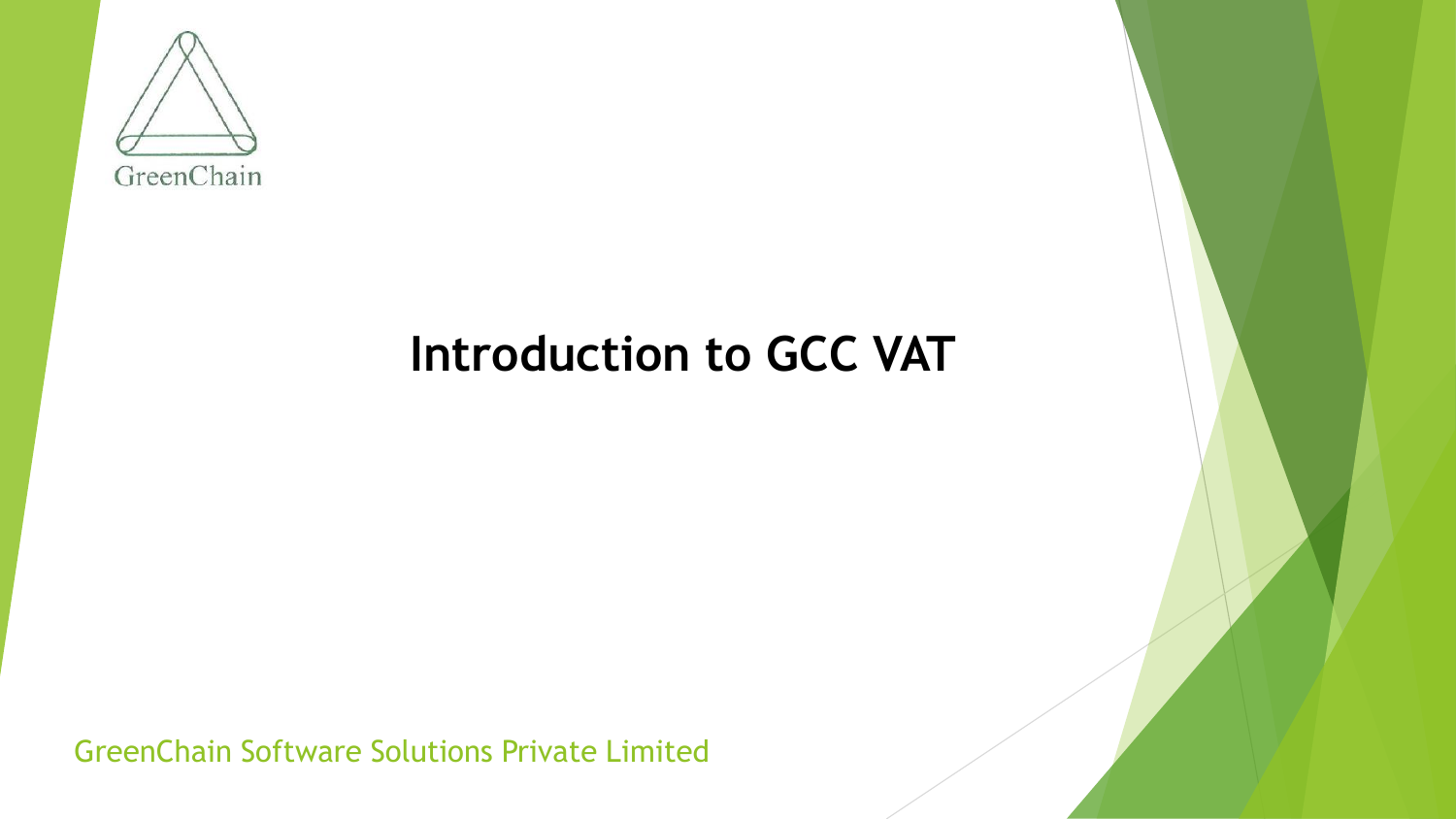

## **What is VAT**

- VAT is an indirect tax applied upon the consumption of most goods and services.
- VAT is levied by VAT registered businesses which make supplies of goods and services in the course or furtherance of their business. VAT will also apply on the importation of goods.
- Although VAT will apply to most goods and services there are some likely exceptions: this includes basic food items, essential medicines and exports of goods and international services which are expected to be zero rated supplies.
- Furthermore other supplies such as healthcare, education, sale or lease of residential property and finance and insurance are expected to be exempt from VAT.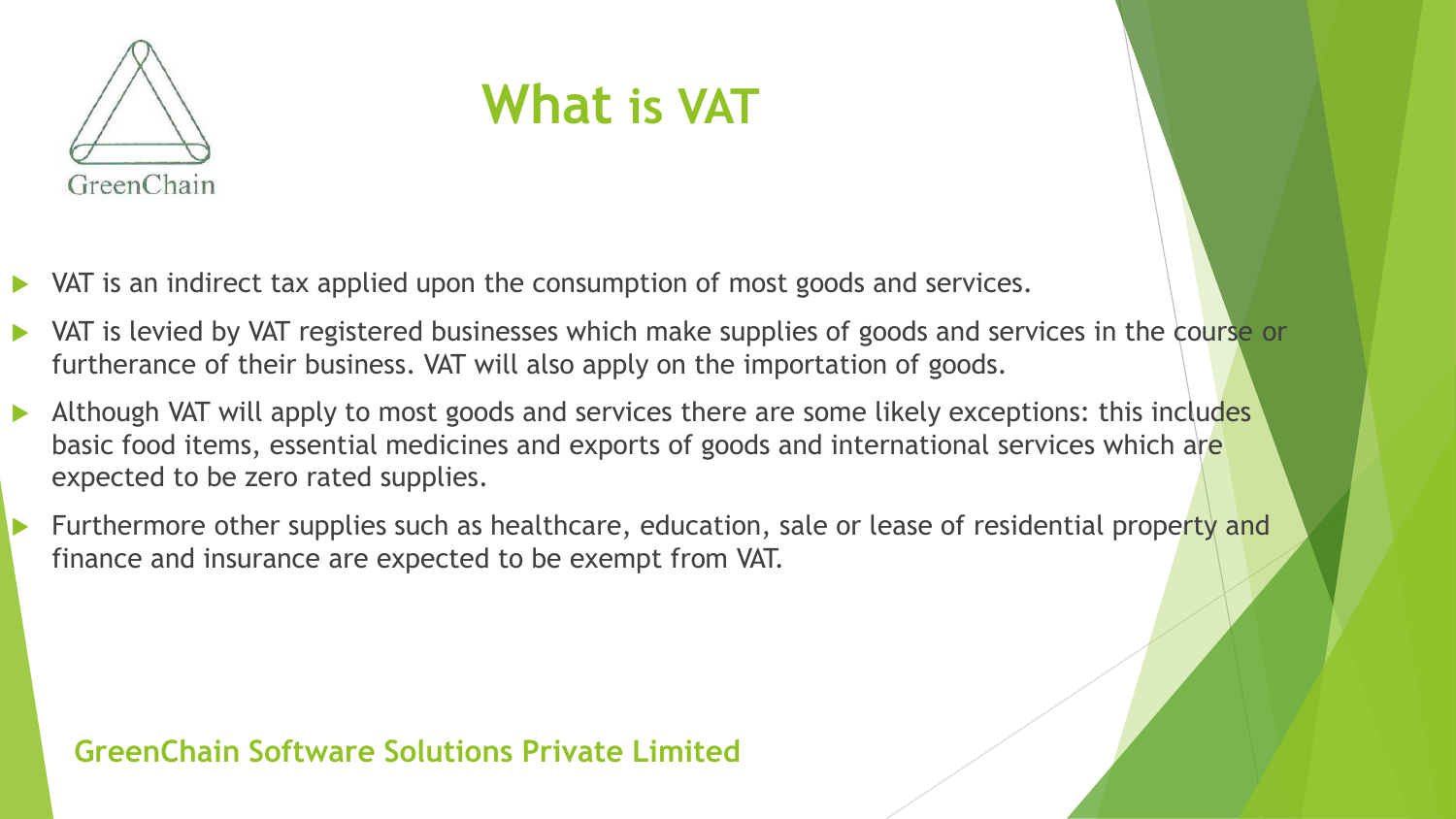

## **How does VAT work?**

- VAT registered businesses charge and add VAT to the value of goods and services they supply.
- Such businesses can also reclaim VAT incurred on goods and services acquired for business purposes (subject to some restrictions) such as the purchase of raw materials and other consumables used for the purposes of business.
- For imports, VAT is charged at the first point of entry into home consumption (when customs duty may also apply). Please refer to the illustration for ease of understanding.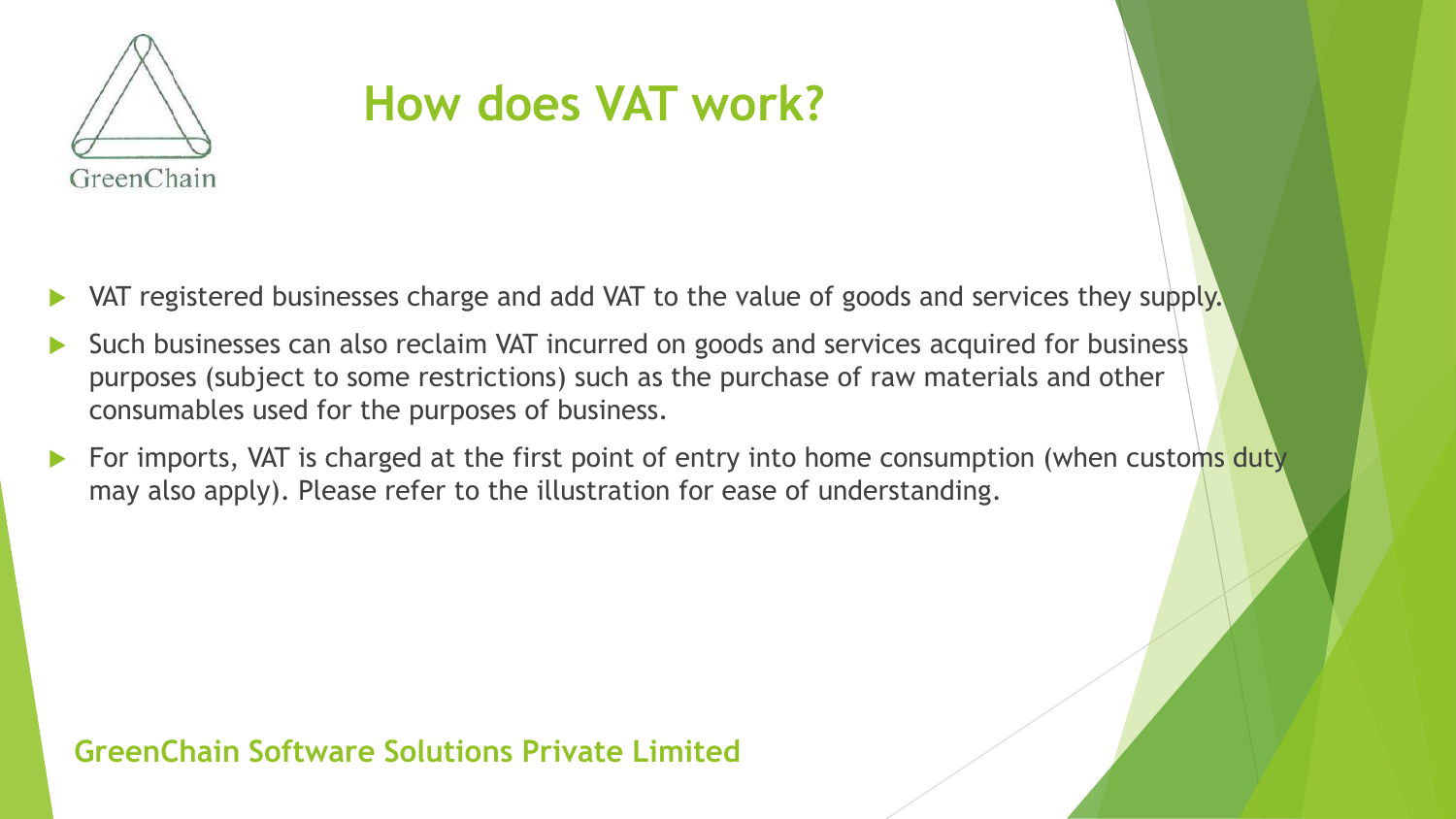

### **How VAT Works**



- 1. When Goods and Services are rendered to Customer, we will collect Output VAT
- 2. When we purchase Goods or Services from supplier, we will pay Input VAT
- 3. The difference Output VAT Input VAT = Net VAT
	- If Net VAT amount is Positive(+) then it is Payable to VAT Administration
	- If Net VAT amount is Negative(-) then it is Refundable from VAT Administration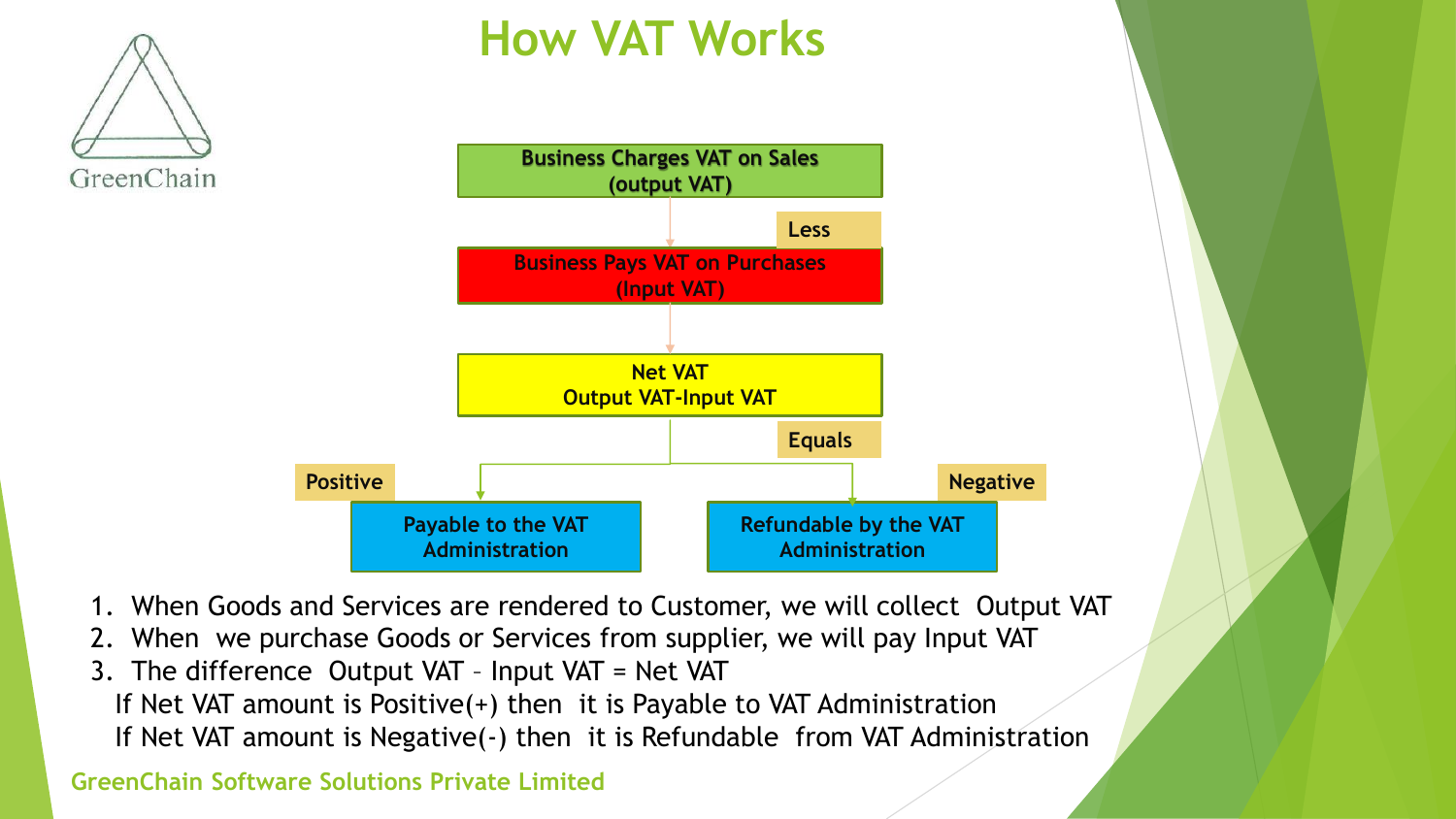

## **VAT Rates and Input Credit Details**

| 5% Input Tax deductible      | • Standard Rate<br>• Input Tax Deductible                                                                                                                                             |
|------------------------------|---------------------------------------------------------------------------------------------------------------------------------------------------------------------------------------|
| 0% Input Tax deductible      | • Supply of Medicine and Medical Equipment<br>• GCC and International Transportation<br>• Supplies of Investment Gold, Silver and Platinum<br>• Supplies Out Side the GCC Territories |
| <b>Exempt Non deductible</b> | • Rent of Residential Real Estate<br>• Life Insurance                                                                                                                                 |
| Out of Scope                 | • Capital Markets Activity<br>• All Margin based Financial Products<br>• Supply of Residential Real Estate Own / Close Relative Use                                                   |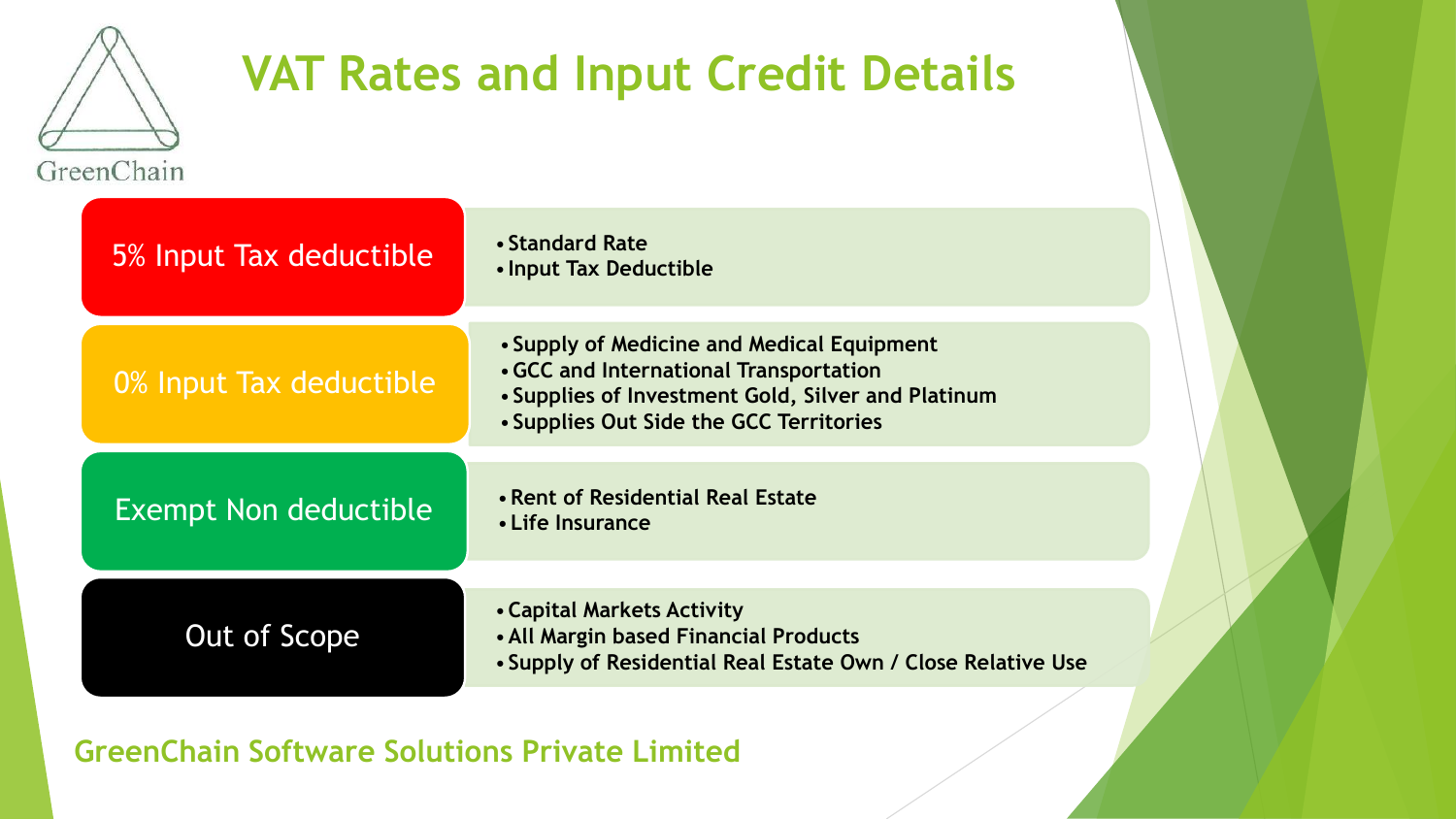

| Gold                               | Sales    | 5% Charged on Sales | VAT recovered on | Net VAT  |
|------------------------------------|----------|---------------------|------------------|----------|
|                                    |          |                     | the purchases    | Payable  |
|                                    |          |                     |                  |          |
| Manufacturer                       | AED 100  | AED 5.00            | AED 0            | AED 5.00 |
|                                    |          |                     |                  |          |
| Distributor                        | AED 110  | AED 5.50            | AED 5.00         | AED 0.50 |
|                                    |          |                     |                  |          |
| Retailer                           | AED 125  | AED 6.25            | AED 5.50         | AED 0.75 |
|                                    |          |                     |                  |          |
| Total VAT Paid by the end consumer | AED 6.25 |                     |                  |          |
|                                    |          |                     |                  |          |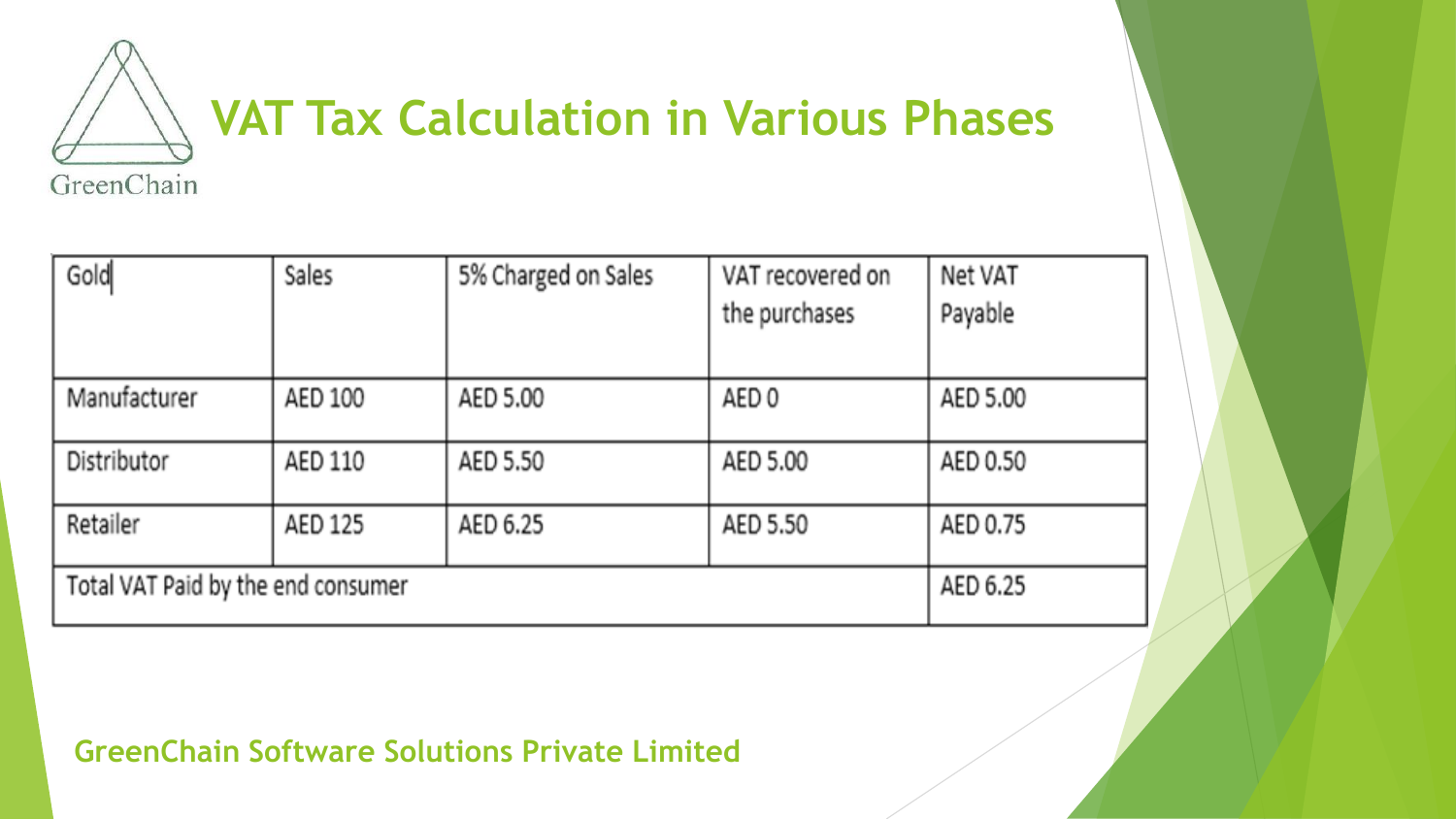

# **VAT Invoice**

**Invoice Serial Number** 

VAT INVOICE

Date

**Name of Taxable Person** VAT Registration Number<br>Address and Contact Details **Name of Customer** VAT Registration Number **Address and Contact Details** 

| Ref Number | Description                | Quantity | <b>Unit Price</b><br>exclusive of VAT | <b>Unit Price</b><br>inclusive of VAT | Total exclusive of VAT |            | Total inclusive of VAT |  |  |
|------------|----------------------------|----------|---------------------------------------|---------------------------------------|------------------------|------------|------------------------|--|--|
|            |                            |          |                                       |                                       |                        |            |                        |  |  |
|            |                            |          |                                       |                                       |                        |            |                        |  |  |
|            |                            |          |                                       |                                       |                        |            |                        |  |  |
|            |                            |          |                                       |                                       |                        |            |                        |  |  |
|            | <b>Applicable VAT rate</b> |          |                                       |                                       |                        |            |                        |  |  |
|            |                            |          |                                       |                                       |                        | VAT amount |                        |  |  |
|            |                            |          |                                       |                                       |                        |            | Subtotal               |  |  |